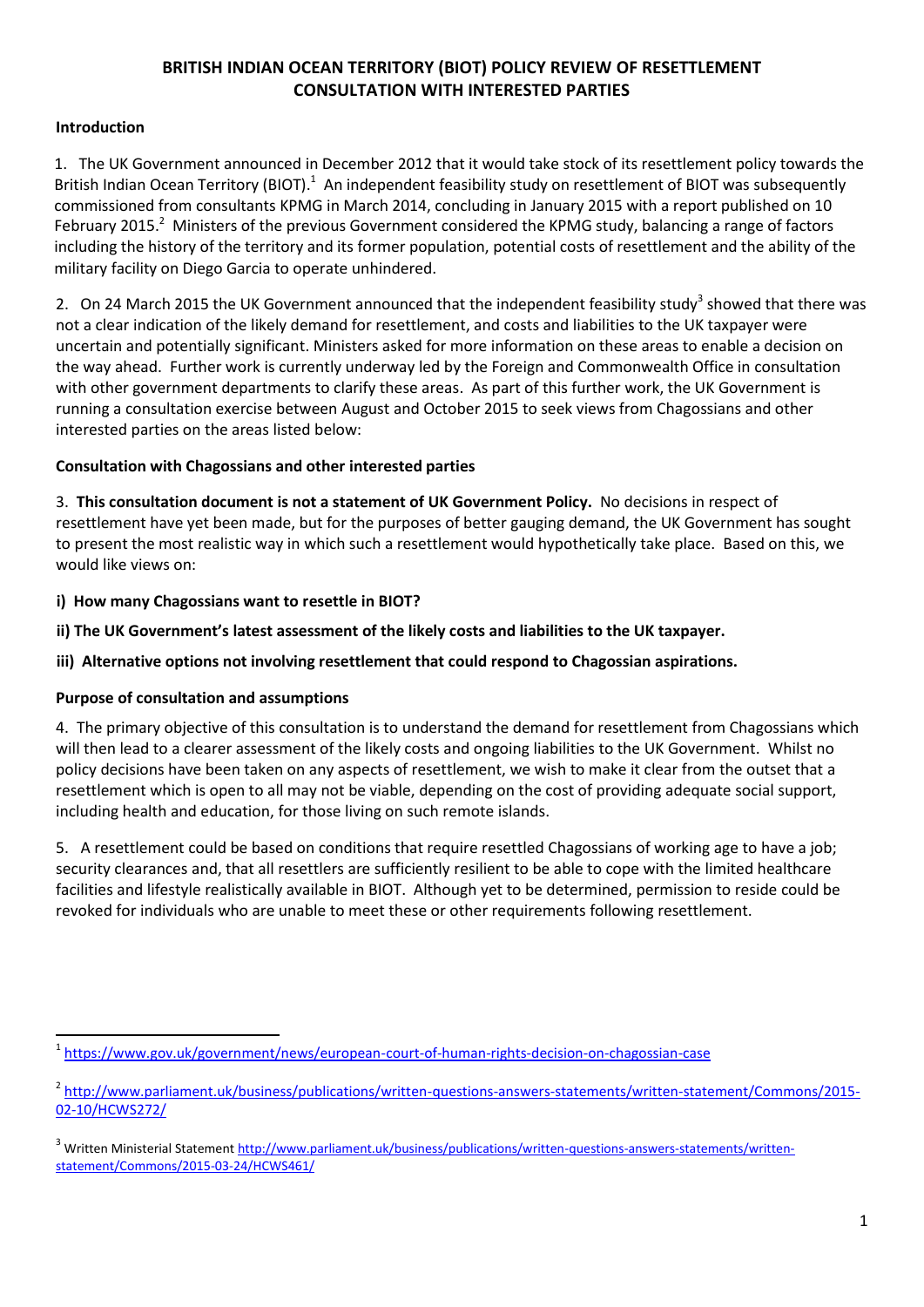### **Who would be eligible for resettlement?**

6. The UK Government will determine any eligibility criteria and clarify any conditions should it decide to proceed with resettlement. Conditions may include employment status and medical screening given the limited social and medical infrastructure. For the purposes of this consultation, we are interested in understanding the demand for resettlement from Chagossians and their immediate dependants which may include a spouse/long term partner, children up to 18 and parents. Appropriate child safeguarding measures would be required for any resettled population that included children. Although yet to be determined, it may not be viable for children to be included in a pilot option.

### **What is out of scope of this consultation exercise?**

7. This consultation is focused on the practical feasibility of resettlement. British nationality and immigration criteria remain out of scope. Eligibility for UK pensions and social benefits, and access to UK healthcare would remain unchanged.

### **Sovereignty**

8. The UK Government has no doubt about its sovereignty over BIOT. However, the UK Government has a long standing commitment to cede the Territory to Mauritius when no longer required for defence purposes. This commitment means that the UK Government could not guarantee continued support or permission to reside to Chagossians on the Islands once the Territory is ceded to Mauritius. The views of the Government of Mauritius are also being sought on the potential resettlement of Chagossians and will be taken into account.

### **What action do you need to take?**

9. **For Chagossians:** Based on the information in this document about the type of lifestyle and jobs that could realistically be made available in BIOT (Table 1.0), would you wish to resettle? By completing the **questionnaire at Annex A** you will help the UK Government to better understand how many people would resettle and how much this is likely to cost the UK Government. You are also welcome to comment on the latest indicative costs compiled by the UK Government associated with resettlement (Tables  $1.1 - 1.3$ ) as well as on the alternative options which will be considered alongside resettlement options by the UK Government. **Please submit your questionnaire to** [BIOT.FeasibilityStudy@fco.gov.uk](mailto:BIOT.FeasibilityStudy@fco.gov.uk) **by 27 October 2015.**

10**. For other interested parties:** your assessment of the likely demand for resettlement and/or views on any of the proposals are invited. **Please submit your questionnaire to** [BIOT.FeasibilityStudy@fco.gov.uk](mailto:BIOT.FeasibilityStudy@fco.gov.uk) **by 27 October 2015.**

### **How will the Consultation Exercise be run?**

11. Views will be sought from Chagossians and interested parties primarily through e-mail correspondence supplemented by meetings with FCO and BIOT Administration Officials in Mauritius, Seychelles and the UK as required. French /Creole translations of correspondence and interpretation for meetings will be provided where possible. You are welcome to circulate this document and request for views to other interested parties should they wish to comment.

### **How will questionnaires be used?**

12. Completed questionnaires will be analysed to develop a better understanding of the numbers, skills, age range and locations from which Chagossians wish to resettle as well as interest in alternative options. This analysis will form part of the UK Government's Policy Review of resettlement and all personal data will be handled appropriately and not shared externally. **Please submit any queries to** [BIOT.FeasibilityStudy@fco.gov.uk.](mailto:BIOT.FeasibilityStudy@fco.gov.uk)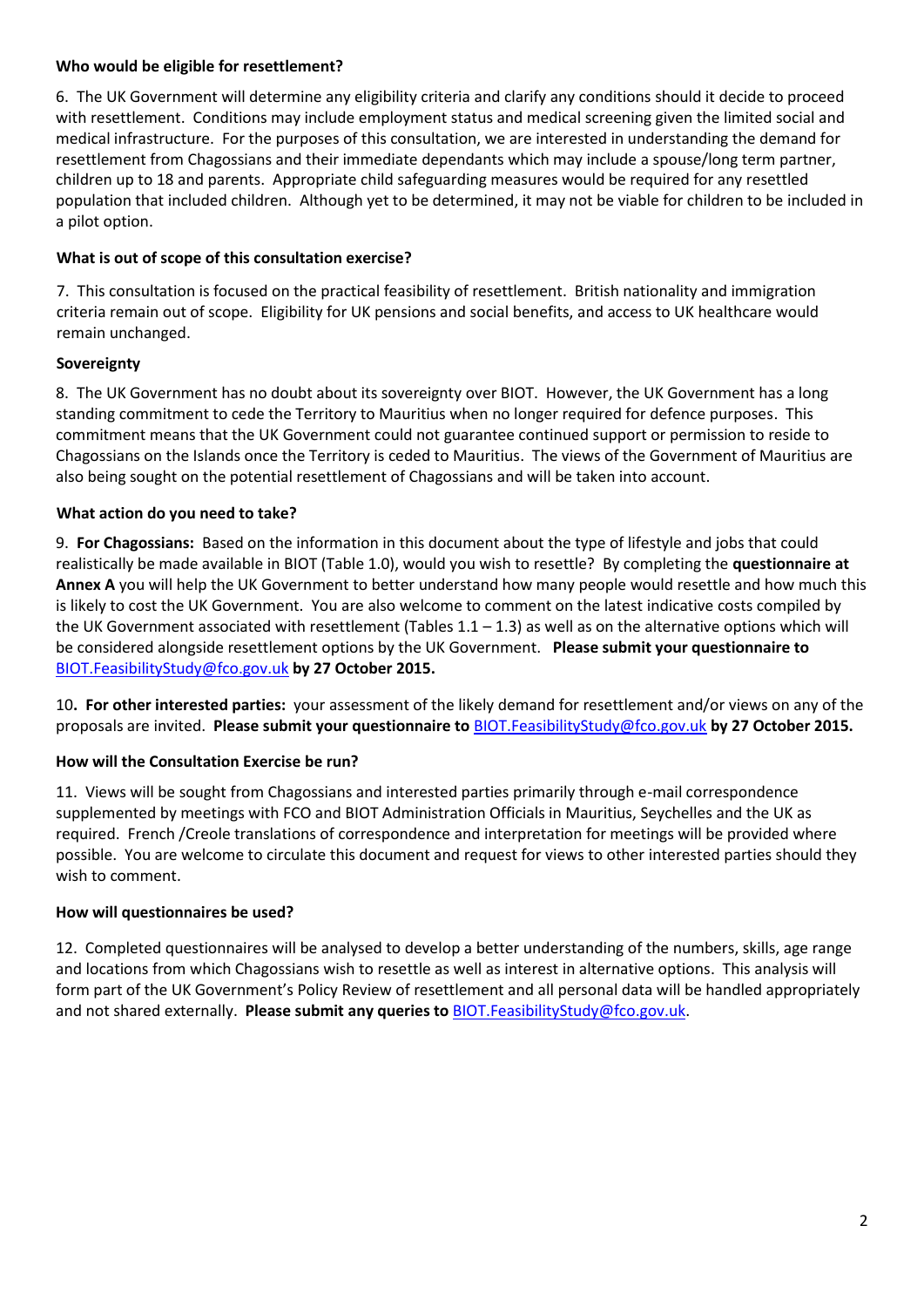# **Resettlement Options - Most Realistic Potential Lifestyles**

13. The UK Government is continuing to analyse KPMG's three resettlement options of a pilot, medium and large resettlement as well as another medium size option on the Outer Islands only. The following table clarifies how, hypothetically, these resettlement options could work and the type of living conditions and jobs most likely to be available. It is important to note that these do not constitute any form of commitment by the UK Government to resettlement taking place, or in the forms below, but present our assessment of the most realistic scenario for the purposes of clearly assessing demand from Chagossians. **Please consider the descriptions below when answering the questionnaire at Annex A.** 

### **Table 1.0**

 $\overline{a}$ 

| <b>Options under</b><br>consideration     | <b>Pilot option in Diego</b><br>Garcia                                                                                                                                                                                                                                                                                                                                                                                                                              | Medium option in<br><b>Diego Garcia</b>                                                                                                                                                     | <b>Medium option in</b><br><b>Outer Islands only</b>                                                                                     | Large Option in<br>Diego Garcia &<br><b>Outer Islands</b> |  |  |
|-------------------------------------------|---------------------------------------------------------------------------------------------------------------------------------------------------------------------------------------------------------------------------------------------------------------------------------------------------------------------------------------------------------------------------------------------------------------------------------------------------------------------|---------------------------------------------------------------------------------------------------------------------------------------------------------------------------------------------|------------------------------------------------------------------------------------------------------------------------------------------|-----------------------------------------------------------|--|--|
| <b>Approx Population</b>                  | 50-150                                                                                                                                                                                                                                                                                                                                                                                                                                                              | 500                                                                                                                                                                                         | 500                                                                                                                                      | 1500                                                      |  |  |
| Implementation                            | A pilot settlement<br>would most likely be<br>offered on a 1-2 year<br>temporary basis on<br>Diego Garcia and<br>evaluated <sup>4</sup> over that<br>period before any<br>further potential<br>expansion of<br>population numbers.<br>It is possible that a<br>decision could be<br>taken to end<br>resettlement at this<br>point if the pilot<br>proved to be<br>unsuccessful or<br>economically<br>unsustainable.                                                 | the pilot.                                                                                                                                                                                  | It is possible that the largest option could develop from the medium<br>option, and the medium option in Diego Garcia could develop from |                                                           |  |  |
| <b>Transport/Access to</b><br><b>BIOT</b> | No commercial flights would be permitted to land in Diego Garcia. The UK Government<br>would need to charter periodic flights (unlikely to be from the UK but from the nearest<br>appropriate location) and resettled Chagossians would be required to pay a subsidised cost<br>(to be determined) for flying to and from Diego Garcia from this location. Similarly boat<br>access to the Outer Islands would be provided at a subsidised rate (to be determined). |                                                                                                                                                                                             |                                                                                                                                          |                                                           |  |  |
|                                           | the time.                                                                                                                                                                                                                                                                                                                                                                                                                                                           | Resettled Chagossians would not be able to have visitors in Diego Garcia, and everybody,<br>including visitors to the Outer Islands, would be required to comply with BIOT laws in place at |                                                                                                                                          |                                                           |  |  |

<sup>4</sup> Evaluation would be carried out by the UK Government and the data gathered during it used to provide greater certainty on the factors affecting resettlement including political, financial, legal, environmental, logistics, social, economic and defence considerations (BIOT Feasibility Study Terms of Reference, January 2014).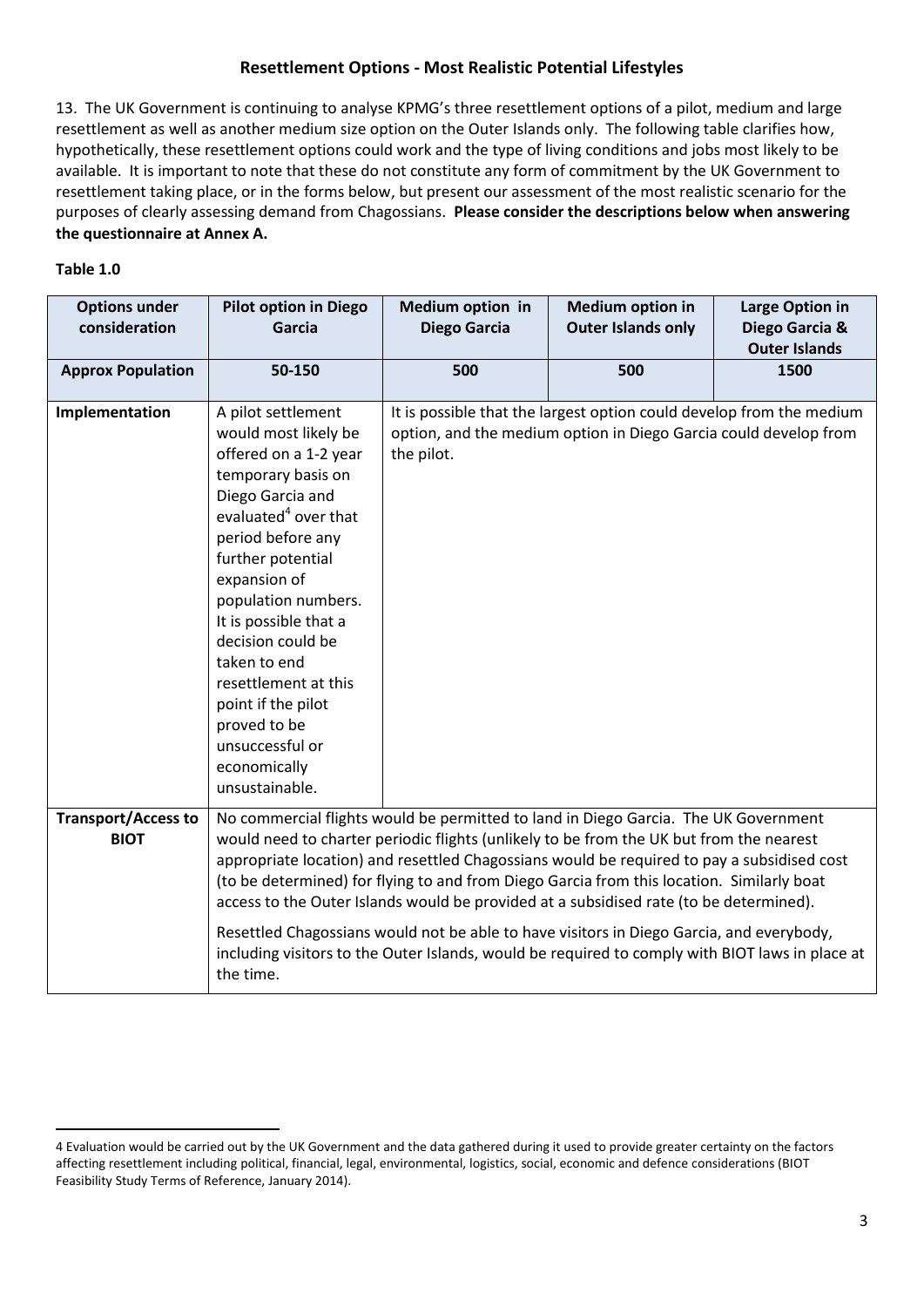| <b>Options under</b><br>consideration | <b>Pilot option in Diego</b><br>Garcia                                                                                                                                                                                                                                                                                                                                                                                                                                                                                                                                                                                                                                                                                                                                                                                                                                                                                                                                                                                                                                                                                                                                                    | Medium option in<br><b>Medium option in</b><br><b>Outer Islands only</b><br>Diego Garcia                                                                                                                                                             |                                                                                                                                                                                                                                                      | Large Option in<br>Diego Garcia &<br><b>Outer Islands</b>                                                                                                                                                                                                                   |  |  |
|---------------------------------------|-------------------------------------------------------------------------------------------------------------------------------------------------------------------------------------------------------------------------------------------------------------------------------------------------------------------------------------------------------------------------------------------------------------------------------------------------------------------------------------------------------------------------------------------------------------------------------------------------------------------------------------------------------------------------------------------------------------------------------------------------------------------------------------------------------------------------------------------------------------------------------------------------------------------------------------------------------------------------------------------------------------------------------------------------------------------------------------------------------------------------------------------------------------------------------------------|------------------------------------------------------------------------------------------------------------------------------------------------------------------------------------------------------------------------------------------------------|------------------------------------------------------------------------------------------------------------------------------------------------------------------------------------------------------------------------------------------------------|-----------------------------------------------------------------------------------------------------------------------------------------------------------------------------------------------------------------------------------------------------------------------------|--|--|
| <b>Approx Population</b>              | 50-150                                                                                                                                                                                                                                                                                                                                                                                                                                                                                                                                                                                                                                                                                                                                                                                                                                                                                                                                                                                                                                                                                                                                                                                    | 500                                                                                                                                                                                                                                                  | 500                                                                                                                                                                                                                                                  |                                                                                                                                                                                                                                                                             |  |  |
| Livelihoods<br><b>Overview</b>        | Obtaining employment in BIOT is likely to be a precondition of resettlement for all except<br>Chagossians of retirement age and their immediate dependants which may include a<br>spouse/long term partner, children up to 18 and parents. Potential job opportunities are<br>listed below subject to applicants meeting the necessary requirements.<br>Should the UK Government decide to proceed with resettlement, it would review the<br>provisions of the Marine Protected Area (MPA), as necessary.<br>KPMG assess that there is some scope for resettled Chagossians to develop small coconut<br>plots for personal consumption and use with potential supply of by-products <sup>5</sup> . The UK<br>Government does not assess large scale coconut production to be a viable industry in the<br>Territory. Management of a limited tourist industry in the Outer Islands could be<br>implemented on a trial basis initially and would require relevant training for those interested<br>in such work. This would be likely, at least initially, to involve supporting and guiding an<br>increased level of yacht visits rather than permanent new infrastructure such as hotels. |                                                                                                                                                                                                                                                      |                                                                                                                                                                                                                                                      |                                                                                                                                                                                                                                                                             |  |  |
|                                       |                                                                                                                                                                                                                                                                                                                                                                                                                                                                                                                                                                                                                                                                                                                                                                                                                                                                                                                                                                                                                                                                                                                                                                                           |                                                                                                                                                                                                                                                      |                                                                                                                                                                                                                                                      |                                                                                                                                                                                                                                                                             |  |  |
| <b>Type of Jobs</b>                   | Livelihoods under this<br>option are likely to be:<br>the military facility<br>(e.g. cleaning, working<br>in the catering<br>facilities,<br>environmental and<br>pest control,<br>mechanical repairs,<br>driving transport, port<br>and airport services)<br>and BIOT<br>Administration<br>(BIOTA) (e.g. in<br>environmental work,<br>environmental<br>protection and<br>monitoring, work<br>aboard the BIOTA<br>patrol vessel,<br>administrative<br>support).                                                                                                                                                                                                                                                                                                                                                                                                                                                                                                                                                                                                                                                                                                                            | Livelihoods under<br>this option are likely<br>to be: the military<br>facility, BIOTA,<br>limited tourism in<br>the Outer Islands<br>and potentially, if<br>Ministers consider it<br>appropriate, some<br>degree of low level<br>commercial fishing. | Livelihoods under<br>this option are likely<br>to be: the military<br>facility, BIOTA,<br>limited tourism in<br>the Outer Islands<br>and potentially, if<br>Ministers consider it<br>appropriate, some<br>degree of low level<br>commercial fishing. | Livelihoods under<br>this option are likely<br>to be: the military<br>facility, BIOTA,<br>environmental work,<br>limited tourism in<br>the Outer Islands<br>and potentially, if<br>Ministers consider it<br>appropriate, some<br>degree of low level<br>commercial fishing. |  |  |

 5 KPMG Feasibility Study 30 January 2015, page 82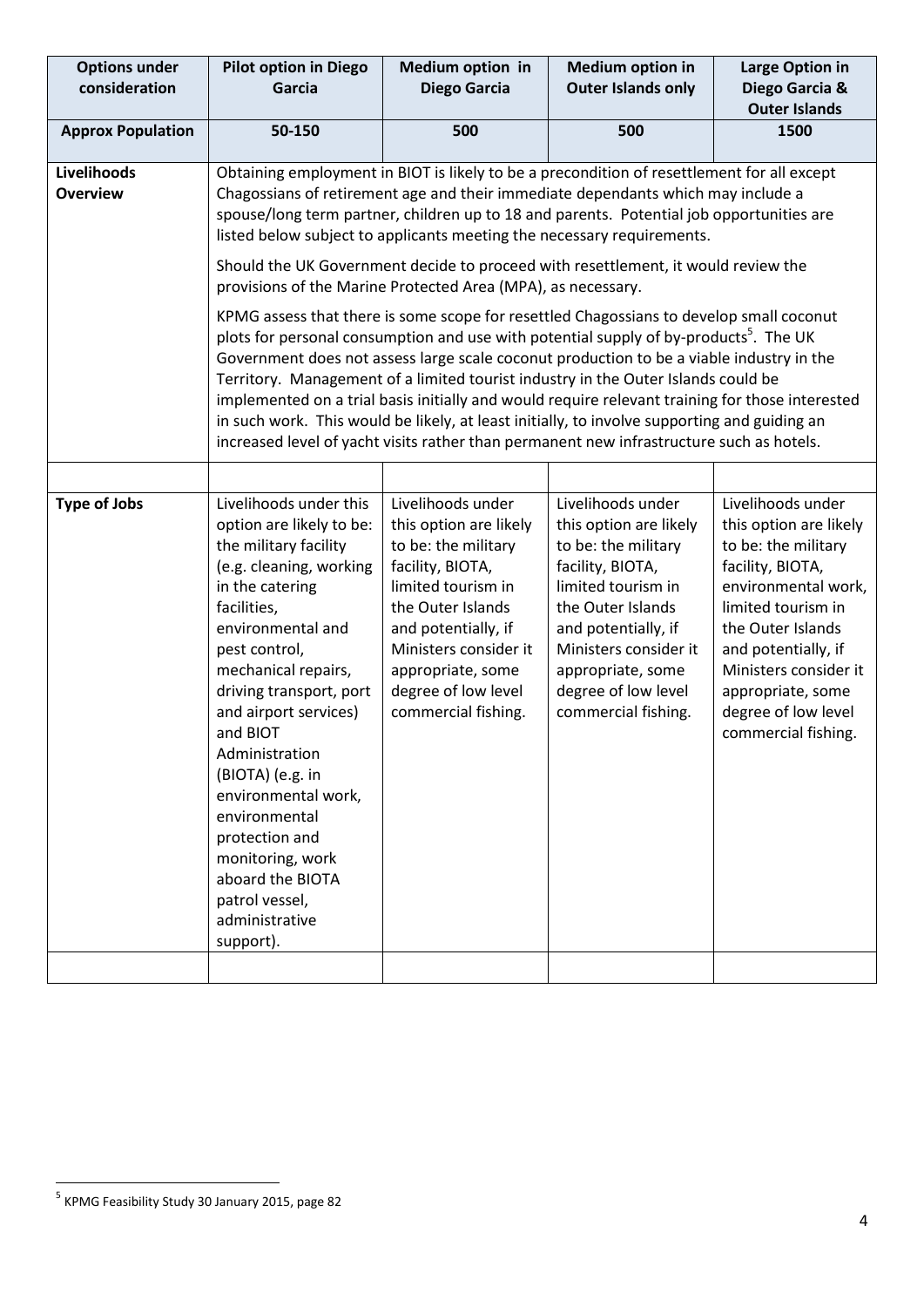| <b>Options under</b><br>consideration          | <b>Pilot option in Diego</b><br>Garcia                                                                                                                                                                                                                                                                                                                                                                                                                                                                                                                                                                     | <b>Medium option in</b><br><b>Diego Garcia</b>                  | <b>Medium option in</b><br><b>Outer Islands only</b>                                        | <b>Large Option in</b><br>Diego Garcia &                                                                                  |  |  |  |
|------------------------------------------------|------------------------------------------------------------------------------------------------------------------------------------------------------------------------------------------------------------------------------------------------------------------------------------------------------------------------------------------------------------------------------------------------------------------------------------------------------------------------------------------------------------------------------------------------------------------------------------------------------------|-----------------------------------------------------------------|---------------------------------------------------------------------------------------------|---------------------------------------------------------------------------------------------------------------------------|--|--|--|
|                                                |                                                                                                                                                                                                                                                                                                                                                                                                                                                                                                                                                                                                            |                                                                 |                                                                                             | <b>Outer Islands</b>                                                                                                      |  |  |  |
| <b>Approx Population</b>                       | 50-150                                                                                                                                                                                                                                                                                                                                                                                                                                                                                                                                                                                                     | 500                                                             | 500                                                                                         | 1500                                                                                                                      |  |  |  |
| <b>Allowances and</b><br>support               | Appropriate allowances and support specifically designed for BIOT would be provided by the<br>UK Government based on need in exceptional circumstances e.g. an individual loses their job<br>unexpectedly or becomes ill and is unable to work temporarily. Child allowances could also<br>potentially be provided but this is unlikely to be made available in a pilot option. The UK<br>Government would not provide UK pensions to those currently ineligible.                                                                                                                                          |                                                                 |                                                                                             |                                                                                                                           |  |  |  |
| <b>Housing/Services</b><br>overview            | The UK Government would provide housing, utilities and telecommunications where possible<br>to standards similar to those currently available in Diego Garcia, which are not comparable to<br>the UK. Resettled Chagossians would be required to pay for the same services as other<br>occupants e.g. internet provision and consumables. There would be no private ownership of<br>land, as all land would continue to be owned by the Crown.                                                                                                                                                             |                                                                 |                                                                                             |                                                                                                                           |  |  |  |
|                                                | On the Outer Islands, infrastructure and utilities would be more basic than those currently<br>available on Diego Garcia, taking into account environmental risks, costs and practical<br>feasibility, amongst other factors.                                                                                                                                                                                                                                                                                                                                                                              |                                                                 |                                                                                             |                                                                                                                           |  |  |  |
|                                                | It is likely that as a resettlement develops with increased numbers of people, utility charges<br>would be payable by Chagossians as well as local BIOT taxes.                                                                                                                                                                                                                                                                                                                                                                                                                                             |                                                                 |                                                                                             |                                                                                                                           |  |  |  |
| <b>Potential locations</b><br>for resettlement | Likely to be located on<br>the Eastern Side of<br>Diego Garcia.                                                                                                                                                                                                                                                                                                                                                                                                                                                                                                                                            | Likely to be located<br>on the Eastern Side<br>of Diego Garcia. | Ile du Coin and Ile<br>Boddam are<br>potential locations.<br>Others could be<br>considered. | Diego Garcia; Ile du<br>Coin and Ile Boddam<br>are potential Outer<br>Island locations.<br>Others could be<br>considered. |  |  |  |
| <b>Medical Provision</b>                       | Only limited medical facilities would be available in BIOT. A clinic providing medical care<br>similar to General Practioners (GP) in the UK would be made available developing into a<br>health facility providing primary and limited secondary care for the largest resettlement<br>option. Maternity care could not be provided in a pilot option on Diego Garcia.                                                                                                                                                                                                                                     |                                                                 |                                                                                             |                                                                                                                           |  |  |  |
|                                                | Treatment of serious health problems would require medical evacuation to the nearest<br>appropriate location providing suitable medical facilities (funded by the UK Government).<br>However individuals would be unlikely to be repatriated to the UK for treatment under the<br>National Health Service (NHS) even if they are a British Citizen previously-resident in the UK. <sup>6</sup><br>Consequently those requiring specialist health advice and treatment or dedicated medical<br>care would be unlikely to be accommodated by these facilities and would not be eligible for<br>resettlement. |                                                                 |                                                                                             |                                                                                                                           |  |  |  |
| <b>Schooling</b>                               | The provision of primary and secondary schools would depend on the level of demand and is<br>unlikely to be viable in a pilot option. It is possible that children might be required to be<br>schooled elsewhere. The UK Government would not pay for schooling or higher education<br>outside of BIOT to those currently ineligible.                                                                                                                                                                                                                                                                      |                                                                 |                                                                                             |                                                                                                                           |  |  |  |
| <b>Emergency</b><br><b>Evacuation</b>          | Emergency Evacuation plans would need to be developed by the UK Government once a<br>population size becomes clearer and for any tourism industry developed in the Outer Islands.<br>Emergency Evacuation would likely be to the nearest place of safety. Emergency Evacuation<br>of tourists would not, as a rule, be able to be facilitated through Diego Garcia.                                                                                                                                                                                                                                        |                                                                 |                                                                                             |                                                                                                                           |  |  |  |

 6 The NHS requires a person to be ordinarily resident in the UK in order to qualify for free treatment.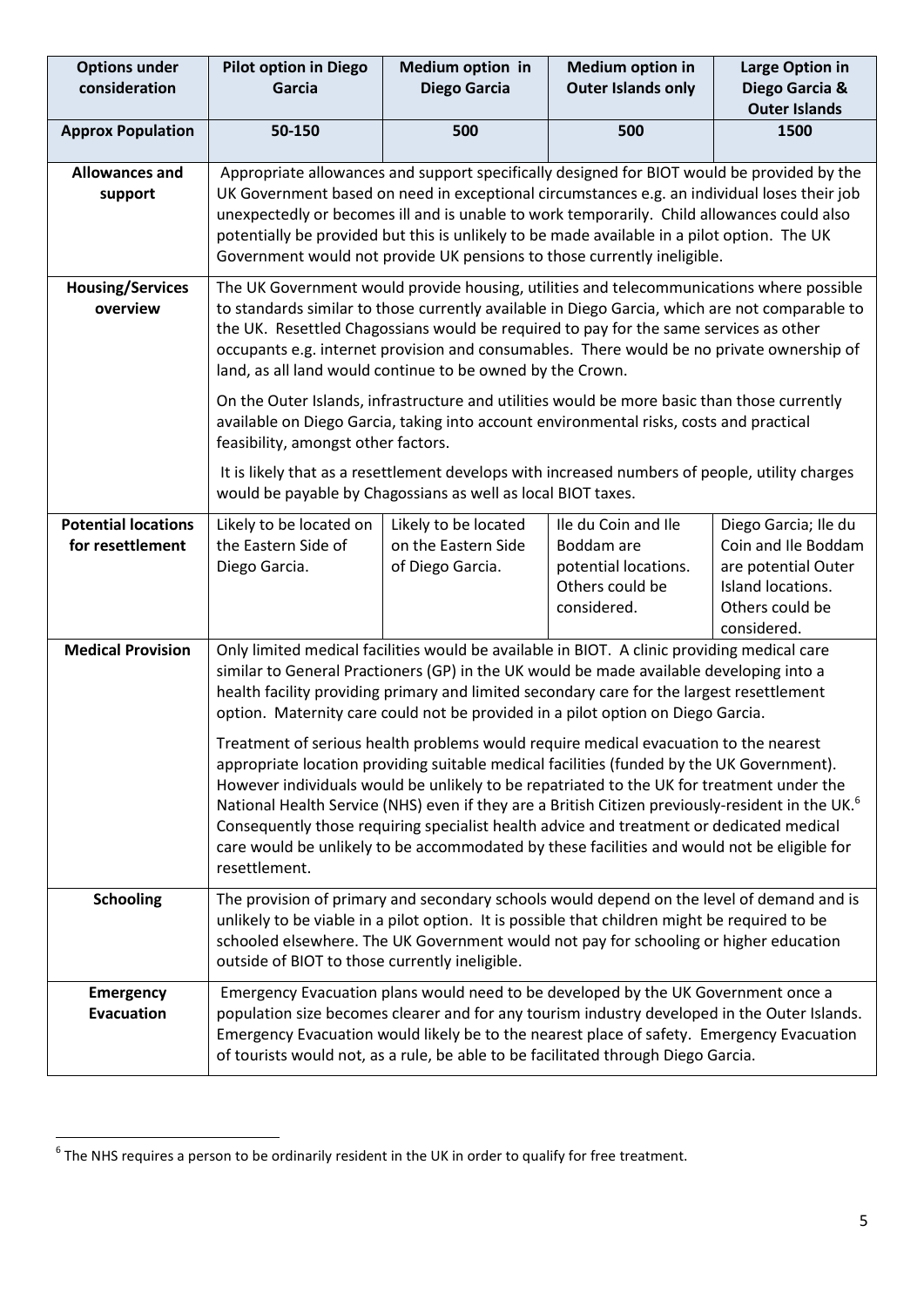| Can resettled Chagossians who want to leave BIOT, come to the UK?                                                                                                                                                                                                                                                                  |
|------------------------------------------------------------------------------------------------------------------------------------------------------------------------------------------------------------------------------------------------------------------------------------------------------------------------------------|
| British Citizenship and UK immigration policy are not part of this consultation exercise. These<br>issues would need to be considered by the UK Government should it decide to proceed with<br>resettlement.                                                                                                                       |
| What support would the UK Government provide to resettled Chagossians who then want<br>to leave BIOT and return to their current place of abode?                                                                                                                                                                                   |
| The UK Government would not provide any financial support to Chagossians or their<br>dependants should they decide to return to their current place of abode. The subsidised<br>transport (by air or sea) to the nearest appropriate location would be available to those<br>leaving BIOT.                                         |
| On return to the UK, access to social benefits and pensions would need to follow standard<br>rules and application processes and would be considered against the relevant eligibility<br>criteria. The UK Government would not provide any preferential access to social housing or<br>financial support to returning Chagossians. |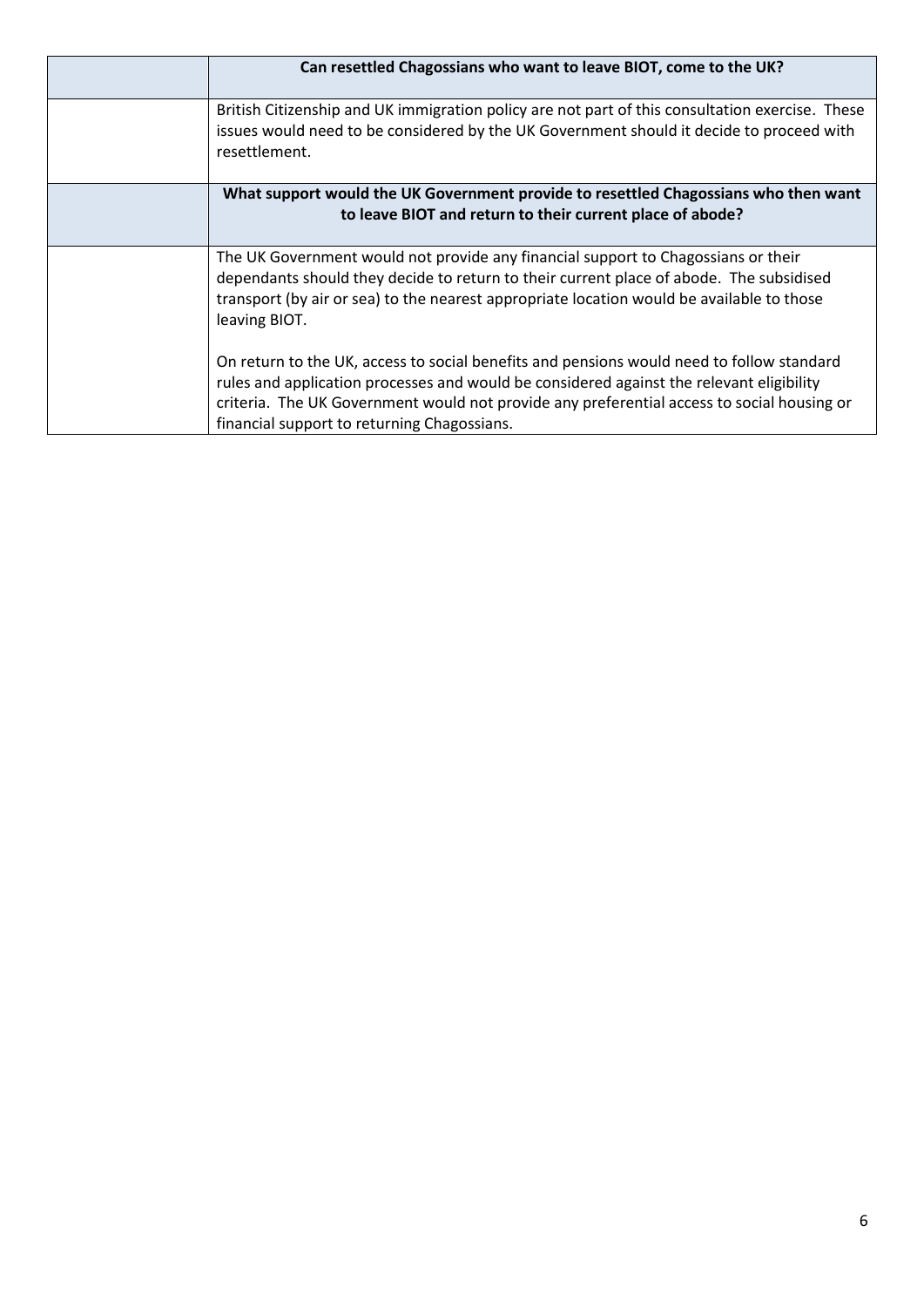### **Indicative Costs of Resettlement and Annual Costs**

### **Introduction**

14. KPMG's cost estimates have been refined on the basis that the UK Government would need to provide separate infrastructure and services from the military facility on Diego Garcia<sup>7</sup> to support resettled Chagossians under the hypothetical lifestyles explained in Table 1.0. It should be noted that the indicative estimates in Tables 1.1. -1.3 could still change following further analysis.

15. The UK Government has provided an indicative budget for each resettlement option, taking into account capital, training, annual and replacement costs (Table 1.1). Annual recurrent costs (Table 1.2) include:

- Operation and maintenance costs of the infrastructure
- Replacement costs of infrastructure components
- Environmental monitoring and evaluation
- Administrative support costs

### **Table 1.1 INDICATIVE COSTS (£ MILLIONS) – PHASING BY OPTION as at 4 August 2015**

| <b>RESETTLEMENT OPTIONS</b>                                                        |                                                                                                                                                  | <b>OPTION 1 PILOT:</b><br><b>DIEGO GARCIA</b> |               | <b>OPTION 2 MEDIUM 500</b><br><b>PEOPLE</b> |                                                       | <b>OPTION 3 LARGE</b><br>1500          |
|------------------------------------------------------------------------------------|--------------------------------------------------------------------------------------------------------------------------------------------------|-----------------------------------------------|---------------|---------------------------------------------|-------------------------------------------------------|----------------------------------------|
|                                                                                    |                                                                                                                                                  | 50<br>people                                  | 150<br>people | 2(a)<br><b>DIEGO</b><br><b>GARCIA</b>       | 2(b)<br><b>OUTER</b><br><b>ISLANDS</b><br><b>ONLY</b> | DIEGO GARCIA &<br><b>OUTER ISLANDS</b> |
| A. Capital Costs of<br>infrastructure, based<br>on KPMG's phased<br>implementation | <b>Construction Period</b>                                                                                                                       | Phased over 3-4<br>years                      |               | Phased<br>over 4<br>years                   | <b>Phased over</b><br>6 years                         | Phased over 6 years                    |
|                                                                                    | <b>Civil Infrastructure</b><br>(including security-related<br>infrastructure)                                                                    | 65.7                                          | 97.8          | 153.8                                       | 173.5                                                 | 262.4                                  |
| <b>B. Initial Training costs</b>                                                   | <b>Based on Public Sector,</b><br>military facility, tourism,<br>fishing and other sectors;<br>50% labour force working;<br>25% require training | 0.4                                           | 0.7           | 2.1                                         | 2.1                                                   | 5.1                                    |

 7 The U.S. would allow limited use of the runway in Diego Garcia. However, the UK would need to provide separate infrastructure and transportation to support a civilian population.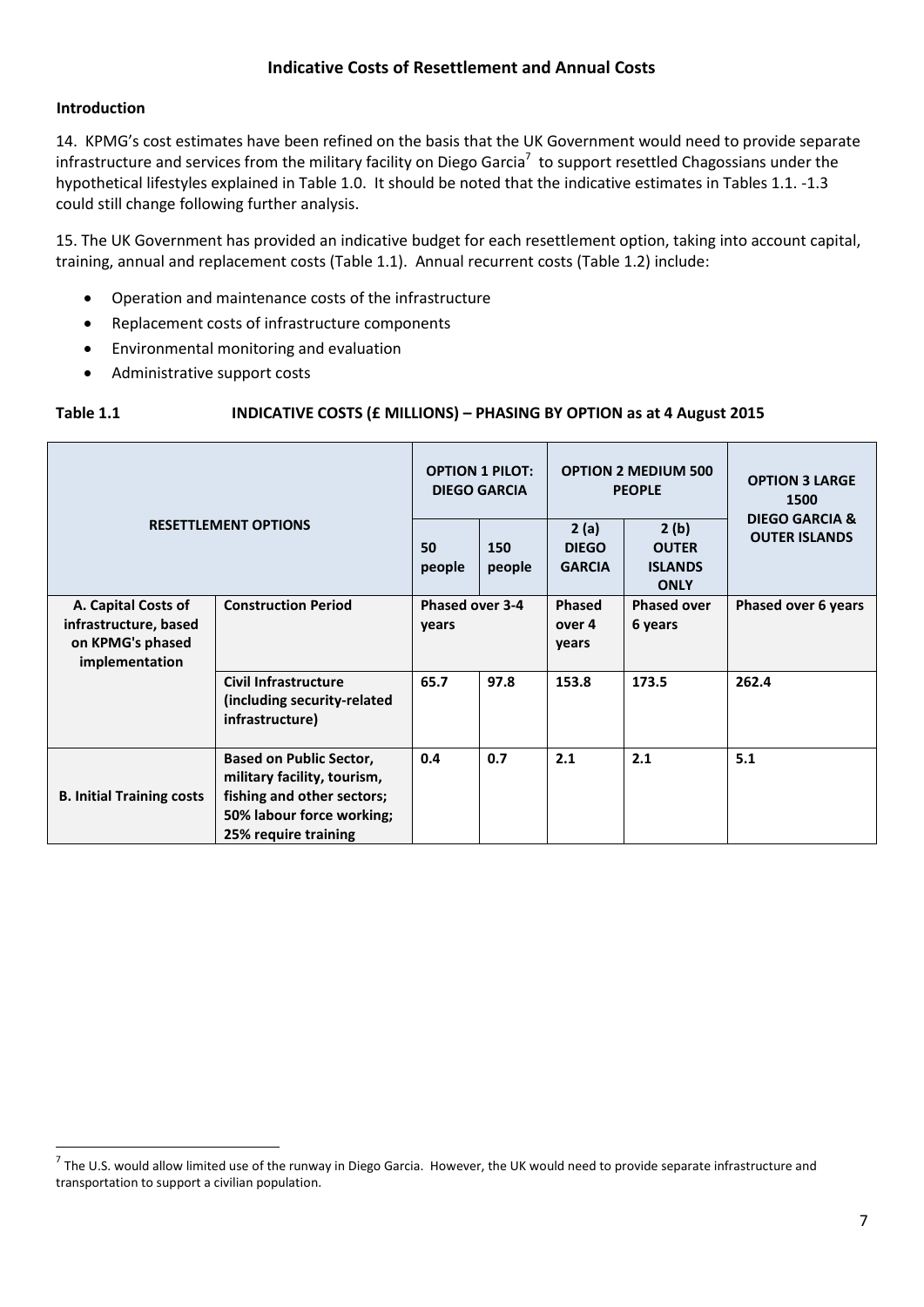## **Table 1.2 INDICATIVE ANNUAL RECURRENT COSTS (£ MILLIONS) as at 4 August 2015**

|                                                                                                                                                                       |                                                                                                                                         | <b>OPTION 1 PILOT: DIEGO</b><br><b>GARCIA</b>                                 |                                                                                        | <b>OPTION 2 MEDIUM 500</b><br><b>PEOPLE</b>                              |                                                                   | <b>OPTION 3</b><br><b>LARGE</b><br>1500<br><b>DIEGO GARCIA</b><br><b>&amp; OUTER</b><br><b>ISLANDS</b> |
|-----------------------------------------------------------------------------------------------------------------------------------------------------------------------|-----------------------------------------------------------------------------------------------------------------------------------------|-------------------------------------------------------------------------------|----------------------------------------------------------------------------------------|--------------------------------------------------------------------------|-------------------------------------------------------------------|--------------------------------------------------------------------------------------------------------|
| <b>RESETTLEMENT OPTIONS</b>                                                                                                                                           |                                                                                                                                         | 50 people                                                                     | 150 people                                                                             | 2(a)<br><b>DIEGO</b><br><b>GARCIA</b>                                    | 2(b)<br><b>OUTER</b><br><b>ISLANDS ONLY</b>                       |                                                                                                        |
| C. Annual<br><b>Recurrent Costs,</b><br>including<br>Operation/<br>Maintenance &<br><b>Environmental</b><br><b>Monitoring</b><br>including security-<br>related costs | <b>Civil</b><br>Infrastructure                                                                                                          | 10.9                                                                          | 14                                                                                     | 15.9                                                                     | 8.7                                                               | 20.2                                                                                                   |
| D. Refurbishment<br>& Replacement<br>costs, every 10<br>years <sup>8</sup>                                                                                            | <b>Civil</b><br>Infrastructure                                                                                                          | 4.7                                                                           | 7.5                                                                                    | 12.4                                                                     | 14.9                                                              | 22.1                                                                                                   |
| <b>E. Annual</b><br><b>Technical</b><br><b>Assistance (TA)</b>                                                                                                        | <b>Technical</b><br><b>Assistance</b>                                                                                                   | 0.9                                                                           | 0.9                                                                                    | 1.6                                                                      | 1.6                                                               | 2.2                                                                                                    |
| Costs (e.g.<br>expanded<br>governance<br>structures)                                                                                                                  | <b>TA plus Short</b><br>term inputs                                                                                                     | 1.1                                                                           | 1.1                                                                                    | 2.0                                                                      | 2.0                                                               | 2.9                                                                                                    |
|                                                                                                                                                                       | <b>Based on number</b><br>of professionals<br>and related costs;<br>short term inputs<br>estimated to be<br>25% of long term<br>TA cost | $\overline{7}$<br>professionals<br>Short term<br>visits from<br>medical staff | $\overline{\mathbf{z}}$<br>professionals<br>Short term<br>visits from<br>medical staff | 13<br>professionals<br><b>Short term</b><br>visits from<br>medical staff | 13<br>professionals<br>Short term<br>visits from<br>medical staff | 18<br>professionals<br>Short term visits<br>from medical<br>staff                                      |
| <b>F. Annual Misc</b><br>Costs <sup>9</sup>                                                                                                                           |                                                                                                                                         |                                                                               |                                                                                        |                                                                          |                                                                   |                                                                                                        |
|                                                                                                                                                                       | <b>Shipping Service</b>                                                                                                                 | 1.5                                                                           | 1.5                                                                                    | 2.0                                                                      | 2.0                                                               | 2.5                                                                                                    |
|                                                                                                                                                                       | Administration<br>Costs - 5% total<br>cost                                                                                              | 0.24                                                                          | 0.4                                                                                    | 0.57                                                                     | 0.65                                                              | 0.88                                                                                                   |
|                                                                                                                                                                       | <b>Medevac based</b><br>on £425 per<br>patient                                                                                          | 0.02                                                                          | 0.07                                                                                   | 0.22                                                                     | 0.33                                                              | 0.63                                                                                                   |

 8 Calculated from standard % of Infrastructure cost, depending on type, range from 3% to 10% 9 KPMG Annex Table 7.4.21; medevac costs have been revised based on recent data from St Helena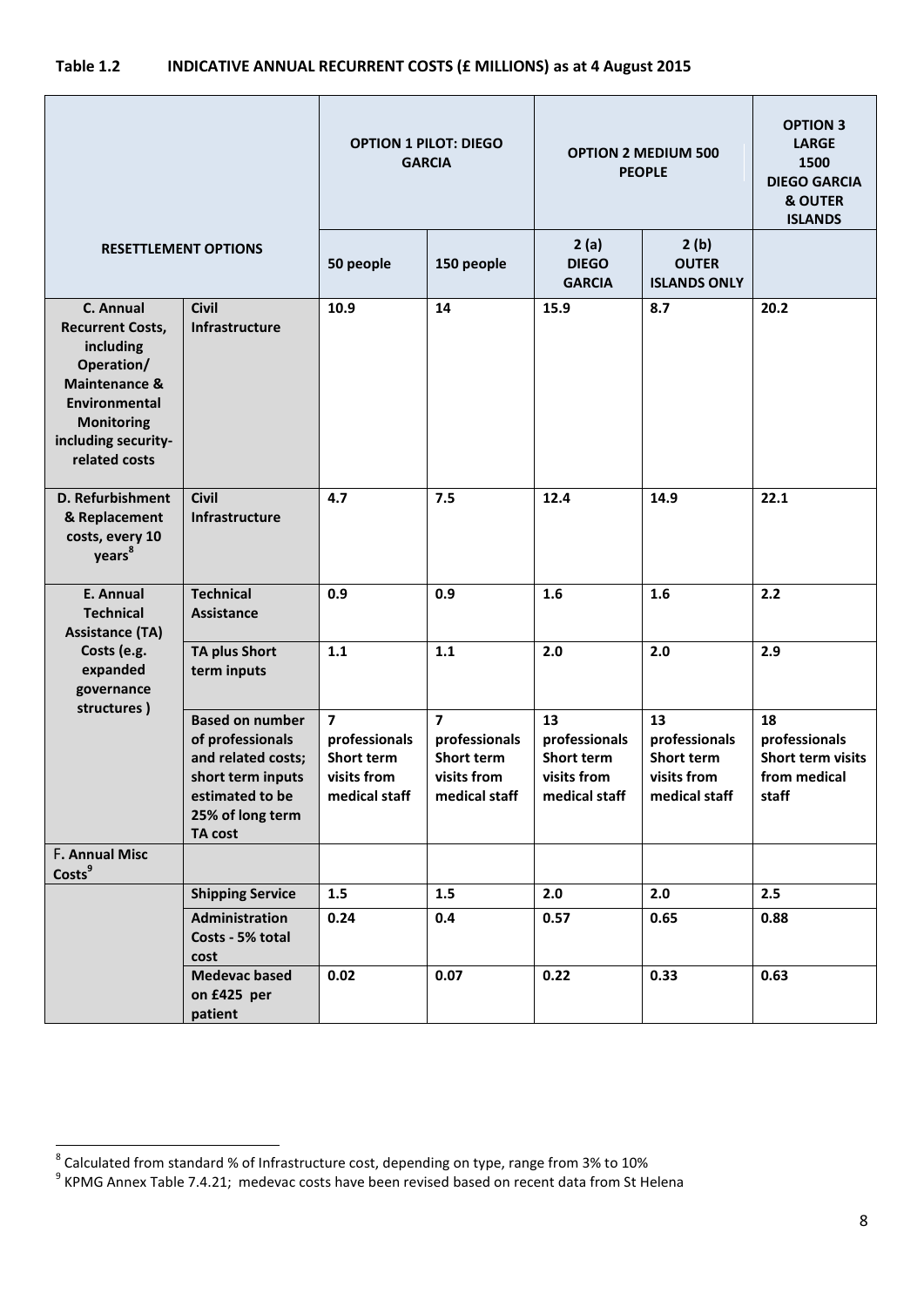|                                                                     |                                       | <b>OPTION 1 PILOT: DIEGO</b><br><b>GARCIA</b> |            | <b>OPTION 2 MEDIUM 500</b><br><b>PEOPLE</b> |                                                       | <b>OPTION 3 LARGE</b><br>1500                     |
|---------------------------------------------------------------------|---------------------------------------|-----------------------------------------------|------------|---------------------------------------------|-------------------------------------------------------|---------------------------------------------------|
| <b>RESETTLEMENT OPTIONS</b>                                         |                                       | 50 people                                     | 150 people | 2(a)<br><b>DIEGO</b><br><b>GARCIA</b>       | 2(b)<br><b>OUTER</b><br><b>ISLANDS</b><br><b>ONLY</b> | <b>DIEGO GARCIA &amp;</b><br><b>OUTER ISLANDS</b> |
| <b>TOTALS (£Millions)</b>                                           | <b>Civil</b><br><b>Infrastructure</b> |                                               |            |                                             |                                                       |                                                   |
| <b>Capital</b>                                                      | <b>Total</b>                          | 54.8                                          | 87.3       | 144.6                                       | 175.6                                                 | 256.2                                             |
|                                                                     | Per head                              | 1.10                                          | 0.58       | 0.29                                        | 0.35                                                  | 0.17                                              |
| <b>Annual Costs</b>                                                 | <b>Total</b>                          | 5.1                                           | 8.4        | 12.0                                        | 13.6                                                  | 18.4                                              |
|                                                                     | Per head                              | 0.10                                          | 0.06       | 0.02                                        | 0.03                                                  | 0.012                                             |
| <b>Total: Capital, 10</b><br>years recurrent & 1st<br>refurbishment | <b>Total</b>                          | 110.1                                         | 178.5      | 276.9                                       | 326.3                                                 | 462.4                                             |
|                                                                     | <b>Total Security</b>                 | 92                                            | 92.4       | 92.4                                        | 1.0                                                   | 92.4                                              |
|                                                                     | Per head                              | 4.04                                          | 1.81       | 0.74                                        | 0.65                                                  | 0.37                                              |

#### **Footnotes**

1. Each option is considered to be independent of another. In practice, option 3 could develop from option 2, option 2 (Diego Garcia) from option 1.

2. Civil infrastructure costs are to the extent possible based on the KPMG report, but with further refinement. This assumes a 'median' standard of living between the various approaches suggested (i.e. many Chagossians asked for a high level modern standard of living, while some said they would be content with a lower level of accommodation and services) and a median construction cost. Security-related estimates are based on comparable military facilities in similarly remote locations and would need to be refined following a detailed assessment.

3. Outer Island infrastructure costs are assumed to be 20% more than the cost of equivalent infrastructure on DG.

4. Due to the unique nature of this undertaking, there remains significant uncertainty in the estimates provided and costs may be significantly higher.

5. Except for Option 1, for costing purposes civil infrastructure assumes that a jetty and artificial breakwater would be required in both Diego Garcia and the Outer Islands. In practice, an artificial breakwater will only be built if it is not possible to use a natural breakwater based on the atoll's coral structure.

6. In the case of Option 1, a temporary, jetty-only arrangement would be provided during the first 1-2 years of habitation. If this is successful, a breakwater would be added if needed during a second phase of works.